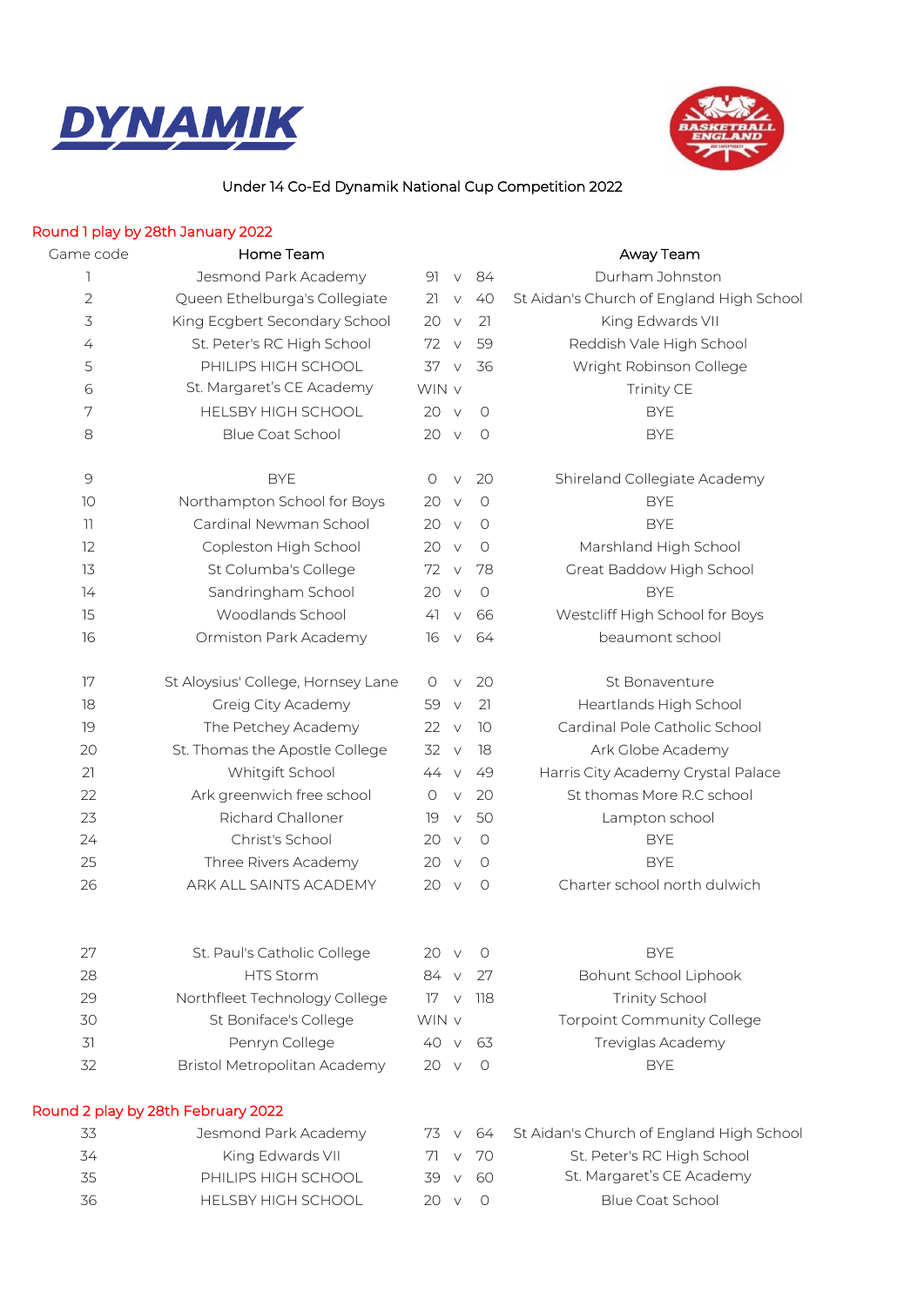| 37                         | Shireland Collegiate Academy                                      | 38 v    |        | 75        | Northampton School for Boys         |
|----------------------------|-------------------------------------------------------------------|---------|--------|-----------|-------------------------------------|
| 38                         | Cardinal Newman School                                            | 41      | $\vee$ | 56        | Copleston High School               |
| 39                         | Great Baddow High School                                          | 57      | $\vee$ | 63        | Sandringham School                  |
| 40                         | Westcliff High School for Boys                                    | 59      | $\vee$ | 52        | Beaumont School                     |
| 41                         | St Bonaventure                                                    | 70 v    |        | 29        | Greig City Academy                  |
| 42                         | The Petchey Academy                                               | 34 v    |        | 35        | St. Thomas the Apostle College      |
| 43                         | Harris City Academy Crystal Palace                                | 48 v    |        | 40        | St thomas More R.C school           |
| 44                         | Lampton school                                                    | 36 v    |        | 67        | Christ's School                     |
| 45                         | Three Rivers Academy                                              | $\circ$ | $\vee$ | 20        | ARK ALL SAINTS ACADEMY              |
| 46                         | St. Paul's Catholic College                                       | 70 v    |        | 89        | <b>HTS Storm</b>                    |
| 47                         | <b>Trinity School</b>                                             | 48 v    |        | 36        | <b>Bristol Metropolitan Academy</b> |
| 48                         | St Boniface's College                                             | 52      | $\vee$ | 58        | Treviglas Academy                   |
| Round 3 by 31st March 2022 |                                                                   |         |        |           |                                     |
| 49                         | Jesmond Park Academy                                              | 81      | $\vee$ | 61        | King Edwards VII                    |
| 50                         | St. Margaret's CE Academy                                         | 50 v    |        | 67        | <b>HELSBY HIGH SCHOOL</b>           |
| 51                         | Northampton School for Boys                                       | 61      | $\vee$ | 45        | Copleston High School               |
| 52                         | Sandringham School                                                | 74 v    |        | 71        | Westcliff High School for Boys      |
| 53                         | St Bonaventure                                                    | 96 v    |        | 39        | St. Thomas the Apostle College      |
| 54                         | Harris City Academy Crystal Palace                                | 51      | $\vee$ | 71        | Christ's School                     |
| 55                         | ARK ALL SAINTS ACADEMY                                            | 52      | V      | 67        | HTS Storm                           |
| 56                         | <b>Trinity School</b>                                             | 20 v    |        | $\bigcap$ | Treviglas Academy                   |
|                            | Quarter Finals play by 22nd April 2022                            |         |        |           |                                     |
| 57                         | Jesmond Park Academy                                              | 58 v    |        | 108       | <b>HELSBY HIGH SCHOOL</b>           |
| 58                         | Northampton School for Boys                                       | 66 v    |        | 55        | Sandringham School                  |
| 59                         | St Bonaventure                                                    | 79 v    |        | 76        | Christ's School                     |
| 60                         | HTS Storm                                                         | 78 v    |        | 65        | <b>Trinity School</b>               |
|                            | Semi -Finals by 4th May 2022                                      |         |        |           |                                     |
| 61                         | <b>HELSBY HIGH SCHOOL</b>                                         | 79.     | $\vee$ | 42        | Northampton School for Boys         |
| 62                         | St Bonaventure                                                    | 97 v    |        | 89        | HTS Storm                           |
|                            | Final Friday 13th May or Saturday 14th May 2022 @ NBPC Manchester |         |        |           |                                     |

Final HELSBY HIGH SCHOOL 58 v 97 St Bonaventure